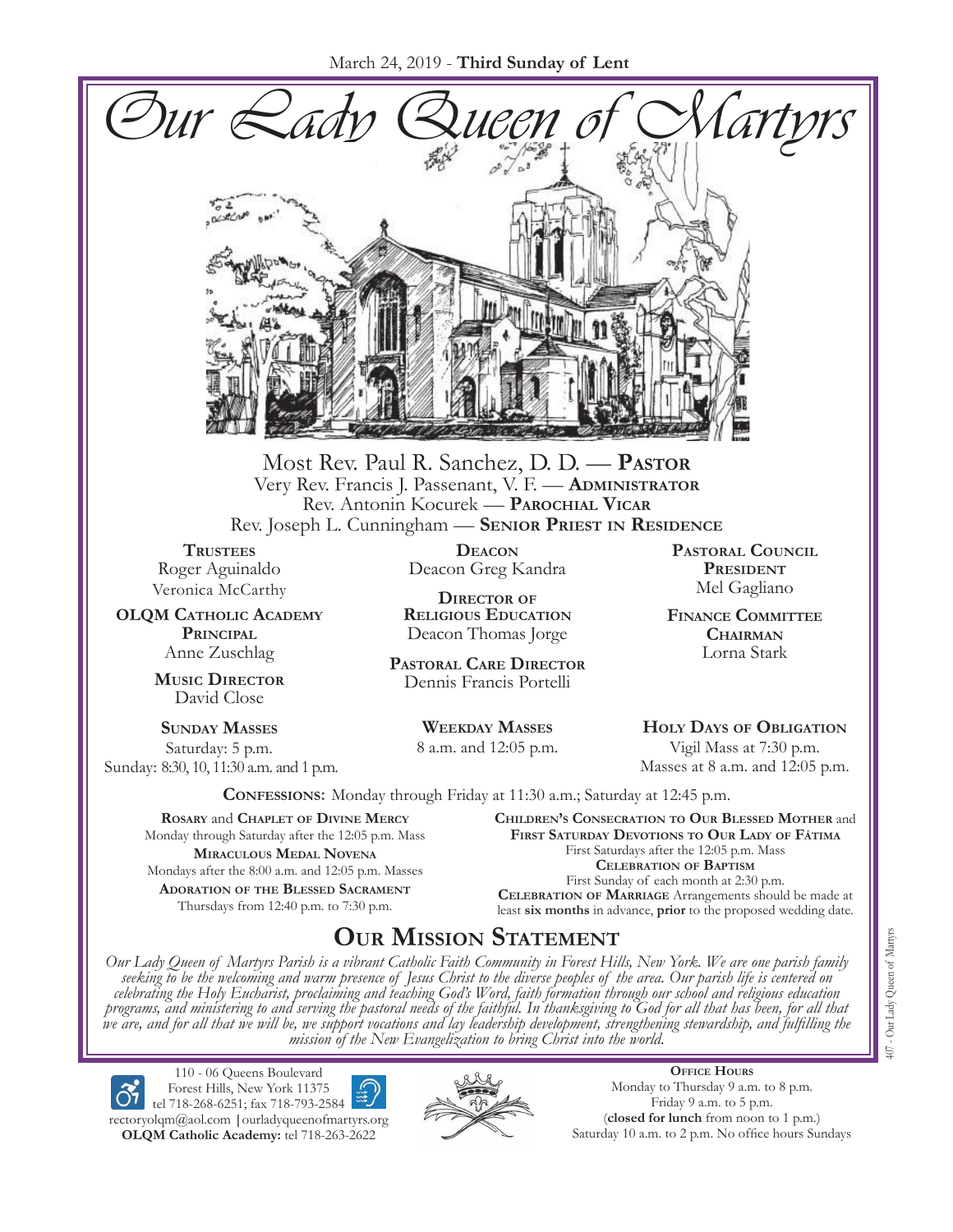## **Masses for the Week**

*Saturday, March 23* **7:30 a.m. Pro-Life Mass** Peg and Ed McDonald **12:05 p.m***.* Atallah Cassis **5 p.m***.* Frances Yodice

*Sunday, March 24* **10 a.m. Family Mass celebrated for the parishioners of Our Lady Queen of Martyrs** *Children's Liturgy of the Word*

> *Monday, March 25*  **The Annunciation of the Lord 8 a.m.** Edouard Sawchuk **12:05 p.m.** Felix Tierney

*Tuesday, March 26* **8 a.m.** Joseph Sheridan **12:05 p.m***.* Alma L. Nassauer

*Wednesday, March 27* **8 a.m.** Alfredo Castanar, Jr. **12:05 p.m***.* Angel Padin

*Thursday, March 28* **8 a.m.** Sam Campione **12:05 p.m***.* Rita Augustin

*Friday, March 29* **8 a.m.** Mary Ng **12:05 p.m***.* Victor Maldonado

*Saturday, March 30* **8 a.m.** Luis Alicea **12:05 p.m***.* Maria Vitale **5 p.m***.* Deceased member of the Clarke and Chow families

Please refrain from leaving flowers in the church and on the altar during these 40 days of Lent.

# **Remember Our Sick**

Blanche Aeppli, Svetiana Abramova, Mark Bradley, Luis Fernando Cardenas, Augustine Cisneros, Dr. Robert Cospito, Irene Cucurella, Tracy Cuva, Norman Doucette, Baby Luka Dudashvili, Lidia Flores, Anne Gorin, Alice Fromer, Gaye Fruscione, Pat Gmerek, Alex Guttierez, Ann Harding, Sean Harrison, Robert Heyer, Henry Johnson, Lynne Keeley, Jacqueline Lisandrelli, Liz Maryon, Artur Mavashev, Louie Mavashev, Marina Mavashev, Veronica Nissan, Richard O'Keeffe, Grace Plank, Maureen Piatt, Nancy Piotrowski, Veronica Pulanski, Nora Radocea, Scott Salbo, Scaturro family, Gail Whelan, Brittany Zaita—**and all parishioners currently in nursing homes, hospitals or confined to their homes**

# **Main Events of the Week**

*Monday, March 25* **7 p.m.,** *rectory:* **Bereavement Support Group meeting**

> *Tuesday, March 26* **7:30 p.m.,** *choir loft:* **Choir Rehearsal**

*Wednesday, March 27* **3 p.m.,** *Queens Community House (108-25 62nd Drive):*  **Setup for Evening Food Pantry** 

**Religious Education 3:45–5 p.m.:** *levels 1, 2, 3, and 4*  **7–8:15 p.m.:** *levels 5, 6, Confirmation, FFO  I*

*Thursday, March 28* **After 12:05 p.m. Mass,** *church:*  **Exposition and Adoration of the Blessed Sacrament**

**7:30 p.m.** *church:* **Benediction** 

*Friday, March 29* **6:30–9:30 p.m.,** *McLaughlin Hall:* **MAYO Movie Night (Martyrs Active Youth Organization)** 

**7:30 p.m.,** *church:* **Stations of the Cross and Benediction**

**7:30 p.m.,** *rectory (enter through glass door off 72nd Road):* **Charismatic Prayer Group meeting**

*Rectory = main meeting room (lower level)*

Stewardship Expo Weekend **MARCH 30-31** 



# **Remember Our Deceased**

Gisele Bertrand Deacon Andres de la Rosa Susan del Rosario Bernard Celestino De Santos Marie Kleinpeter

Guiseppa Rappa Lawren Seton-Harris Saver Jean-Pierre Seymour Bishop René Valero Frank Zaboketzky

#### **We pray for the men and women of our Armed Forces serving in the U.S. and abroad**

Eric Böhm, Sergio Borrero, Thaddeus Buenaventura, Ricardo Cantillo, Bobby DiTroia, Armando Fellin, Andrew Gonzalez, A. Jay James, William (Will) Klos, Michael Le Floch, Louis Mannino, Jean-Marc Moïse, Brian Quinn, Justin Pabse, Adam Rearick, Rodney Ross, McNeely Royal, Victoria Tissler-Bacca, Charles Torres, Jose J. Vaz, Mollie Rae Whitley, William Youssef, Phillip Whitley, Jeff Zabala. **Please pray for all who risk their lives for our safety, including police, fire, corrections and military personnel.**

Queen of Martyrs 407 - Our Lady Queen of Martyrs 407 - Our Lady

WELCOME! If a disability makes it difficult for you to fully participate at Mass or other activities of the parish, please email our **Parish Advocate for Persons with Disabilities**, Karen Mongiello, at disabilities.olqm@gmail.com, to make your special needs known.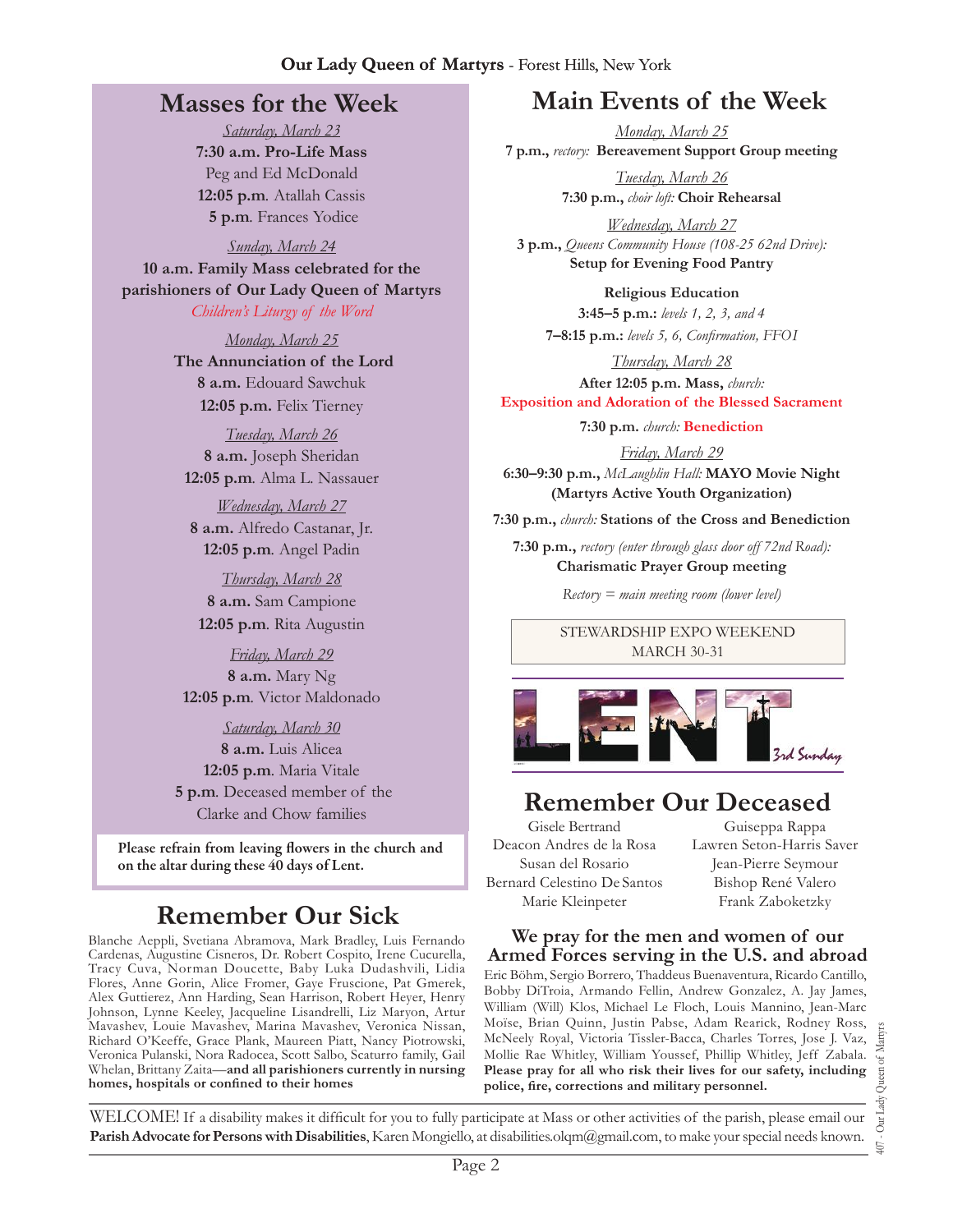# **Sunday Mass Assignments Order of Mass**

# **Saturday, March 23**

*5 p.m.* 

 *Celebrant:* Father Cunningham Lectors: Denise Bertolotti, John Doyle *Leader of Song:* Warren Harding *EMHCs:* Yorke Mizelle, Joseph Pollini, Irene Nash

#### **Sunday, March 24**

*8:30 a.m.* 

*Celebrant:* Father Antonin *Lectors:* Alejandra Caycedo, Aldison Andrade *Leader of Song:* Warren Harding *EMHCs:* Roger Aguinaldo, Richie Perl, Ernie Foli

#### *10 a.m.*

*Celebrant:* Bishop Sanchez *Lectors:* Lenny Rodin, Chris Wellbrock *Leader of Song:* Warren Harding *Children's Liturgy of the Word:* Edith Kealey *EMHCs:* Margarita Forero, Lilia Penagos, Gerald Abes

#### *11:30 a.m.*

*Celebrant:* Father Passenant *Lectors:* Gregory Stein, Victoria Moore *Leader of Song:* Paula Rocheleau Hernández *EMHCs:* Joe Cardenas, Alicia Cardenas, Johanna Fausto-DiDio

#### *1 p.m.*

*Celebrant:* Father Cunningham *Lectors:* Dorothea Brady, Marie O'Brien *Leader of Song:* Cheryl Manrique *EMHCs:* Al Smith, Beth Barretto, Eddy Eng

*Members of the Altar Server Society at all Sunday Masses*

**Thank you to all those who serve as ushers**

# MASS BOOK OPEN

The 2020 Mass Book officially opens on April 2nd. Next Sunday, March 31st, Mass intention forms will be available in the back of the church for you to take.

You may drop off your completed Mass intention forms at the rectory office during business hours. A copy of your Masses will be mailed to you as soon as they are recorded.

**Third Sunday of Lent** *Cycle C—Choir Mass at 11:30 p.m.*  **Entrance**

*Missal* #462—"I Heard the Voice of Jesus"

Mass Parts: "People's Mass" (*Vermulst)*

**First Reading** *Missal pg. 86 —*Exodus 3:1-8a, 13-15

**Responsorial Psalm**—Missal pgs. 86-87

**Second Reading** *Missal pg. 87—*1 Corinthians 10:1-6, 10-12

> **Gospel** *Missal pg. 87—*Luke 13:1-9

> > **Homily**

**Offertory** "Bless the Lord, O My Soul"*(M. Ippolitof-Ivanof)—Choir Missal #647—*"Flow River Flow"

> **Communion** "Ave Verum" *(W. A. Mozart)—Choir* Organ Meditation *Missal #357—*"Come to Me and Drink"

**Closing Hymn** *Missal #630—*"Lead Me, Lord"

### **Second Collections**

›› Today's second collection is for winter fuel.

›› Sunday, March 31, the second collection will be for our Pastoral Care ministry. There is also an envelope for Catholic Relief Services.

›› Please use the blue envelope at any time to contribute to the Parish Endowment Fund or, at our Parish Giving portal, select Blue Envelope from the pull-down menu. More at ourladyqueenofmartyrs.org/blue-envelope.

# **Bereavement Support Available**

Reminder: Our bereavement support group meets this Monday, **March 25** from **7 p.m. to 9 p.m**., in the rectory. The parish support group offers help and healing for the hurt of losing a loved one. If interested in attending one of the twice monthly meetings, call the rectory at 718-268- 6251 or email the group's facilitator, Commissioned Lay Pastoral Leader Yorke Mizelle, at ymizelle@nyc.rr.com.

# STATIONS OF THE CROSS<br>FRIDAYS DURING LENT AT 7:30 P.M.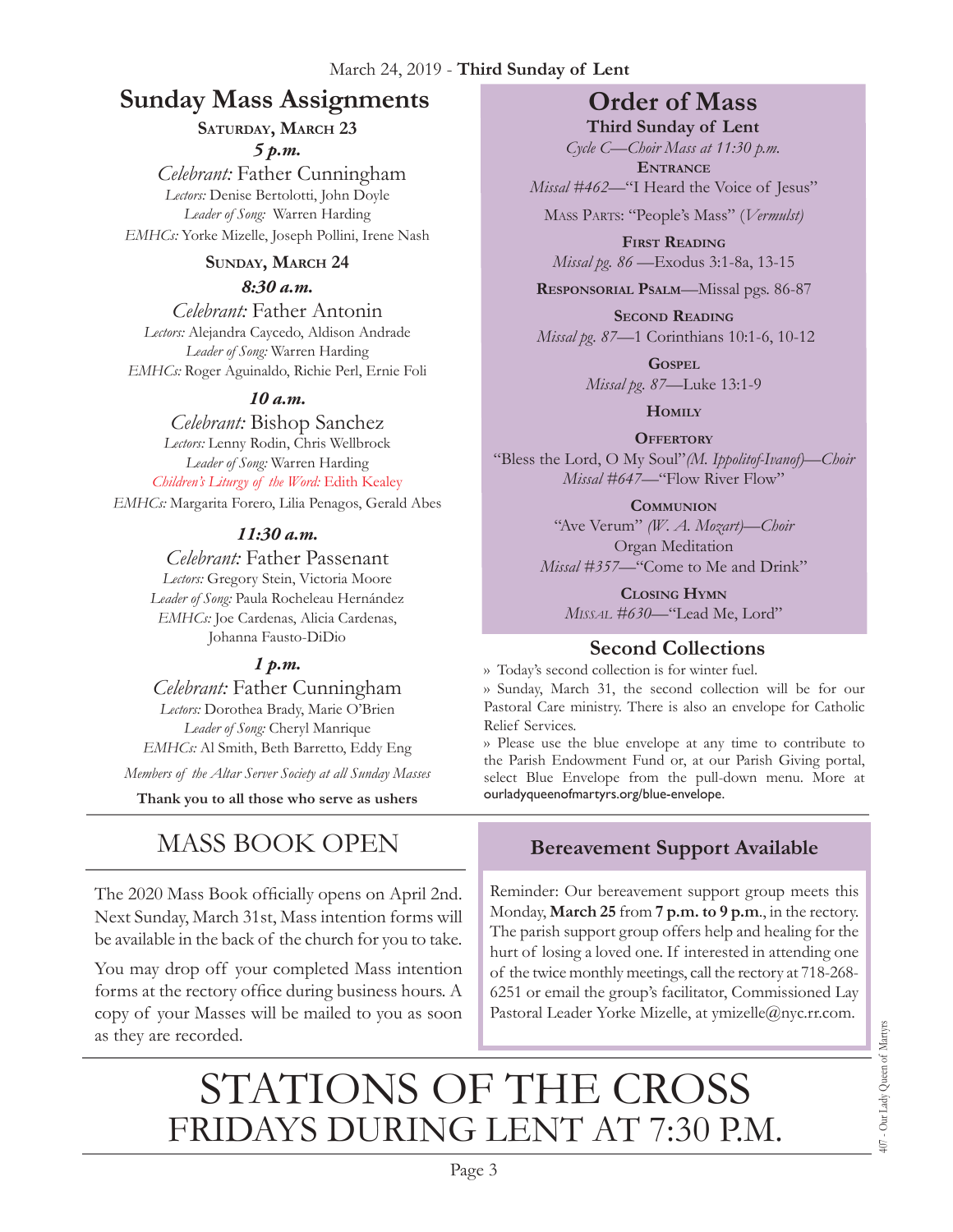# **8th Annual Taste of the World a Great Success!**

#### *by Denise De Maria*

OLQM's Taste of the World has become a welcomed, much anticipated event in Forest Hills over the past seven years. This year's food festival (held March 10, 2019) was no exception, drawing one of the biggest crowds ever and almost three dozen restaurant and bakery participants. Ten lucky attendees also took home restaurant gift certificates or baskets of cheer, in addition to the three main sweepstakes winners.

No parish event can be successful without the hard work and dedication of our many volunteers, the OLQM staff, plus the cooperation of our local establishments and the generosity of all our Spring Sponsors. We especially want to acknowledge the following.

**Volunteer Committee:** Denise De Maria, Raz DeAsis, Coordinators; Denise and Nick Ruiz, Consuelo LaPorte, Rob Schnell, Teresa Wong, Marisol Perez, Jackie Cheong, Keisha Waldropt and Craig Newton, Maureen Piatt, Chris Belton, Ampy and Ron Adviento, Lainiea and Ryan Taveras, Cross Siclare, Maria Aguirre, Irene Cimato, Maura MacBride, Mercedes Flores, Stella Herrera, Peggy Saver, Cely de Borja, Shelley Schulman Velasquez, Bettyanne McDonough, Susan McSorley, Christian DeAsis, and members of the Single Adults Group (Angela Berardino, Deanna Condino, Gloria Imperante, Chato Morando, Regina Scudellari, Ann Toth), the Choir (Anthony and Beena Cilento, Jennifer Gliere, Francis Booth), and Confirmation

students, who all donated their time and talents.

**Participating Restaurants and Bakeries:** Agra Palace, Alberto's, Banter, Buffalo Wild Wings, Bund, Chipotle, Cipollina Gourmet Italian Market, Cobblestones Pub,



**In his new book, Deacon Greg Kandra** helps us realize the importance of prayer and offers practical tips for making it a part of each day. Learn how to have constant communication with God, be less busy, and make room for God. Available at **The Word Among Us** online bookstore (Bookstore.wau.org) or Amazon.



*The organizing committee worked especially well together this year signing up restaurants and serving the attendees.* 



*Close to a record crowd filled McLaughlin Hall to sample an array of savory and sweet dishes. Photos by Rob Schnell.*

Compadre77, Dani's Pizza, Deasura, DuBois Pastry Shoppe, Fay Da Bakery, Guantanamera, Jack & Nellie's, Keuka Kafe, Knish Nosh, La Dolce Italia Bakery, La Vigna, Layla's Delicacies, Manor Oktoberfest, Matiz, Oxford Bake Shop, Portofino, The Reef, Rimtin, Rove, Shogun Hibachi, Starbucks (FH), Tony's Pizzeria, Trinciti Roti Shop, Tuscan Hills, Violet's Vietnamese Shoppe, Xin Taste Lan Zhou Pulled Noodles

**Raffle Donors:** Aigner Chocolates, Austin House Diner, Austin's Ale House, Cinemart Cinemas, Foodtown, Forest Hills Station House, Nick's Bistro, Panera Bread, TGI Friday's, Woodhaven House, Zum Stammtisch, Young Chef 's Academy of Forest Hills, Trader Joe's (bag of groceries), The Wine Room of Forest Hills (Basket of Cheer), Mr. Cucina (gift basket). THANKS ALL!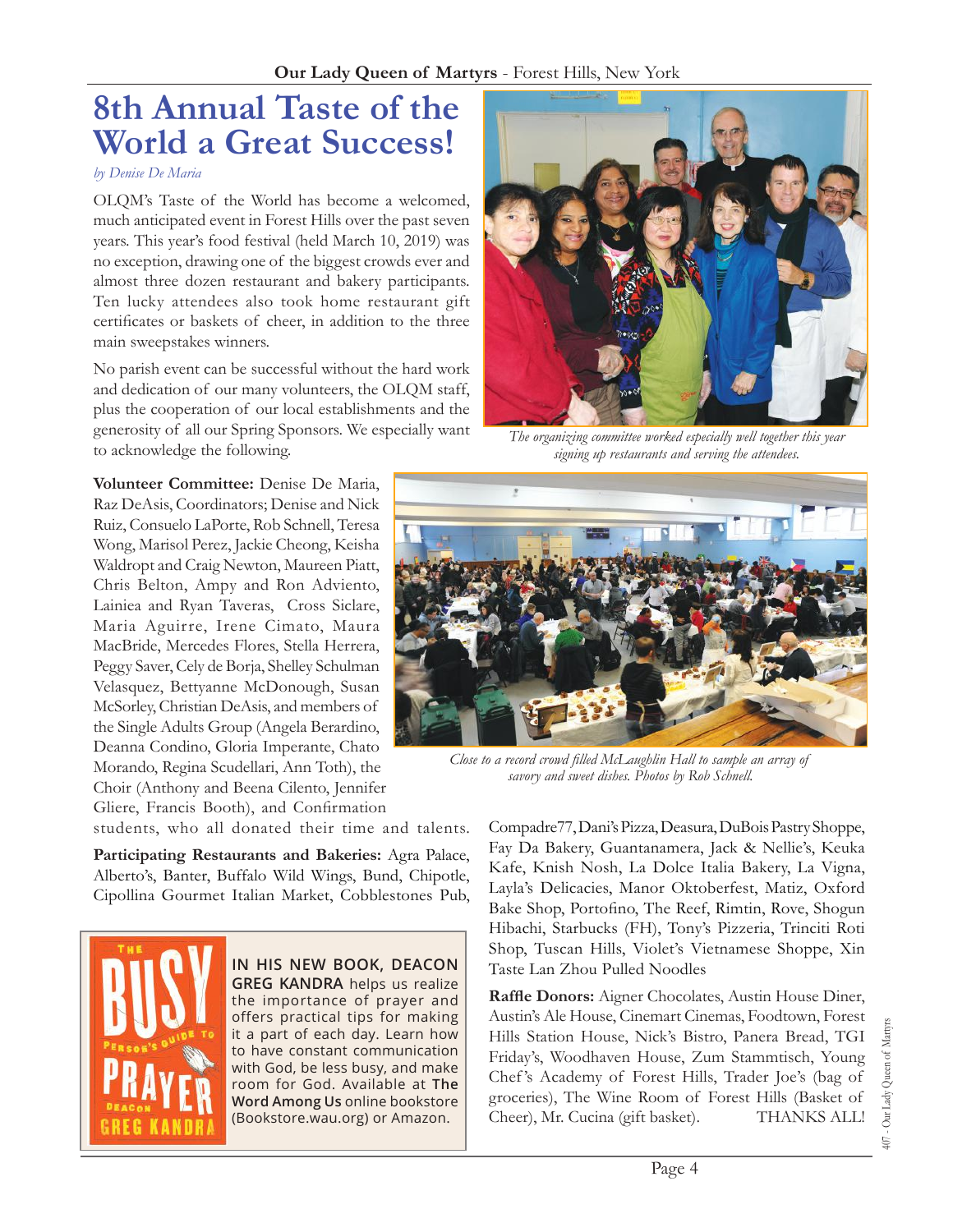| March 24, 2019 - Third Sunday of Lent                                                                                                                                                                                                                                                                                                                                                                                                                                                                                                                                                                                                                                                                                                                                                                                                                                                                               |                                                                                                                                                                                                                                                                                                                                                                                                                                                |                                                                                                                                                                                                                                                                                                                                                                                                                                                                                                                                                                                                          |                                                                                                                                                                                                                                                                                                                                                                                                                                                                                                                                                                                                                                                                                                                                         |  |
|---------------------------------------------------------------------------------------------------------------------------------------------------------------------------------------------------------------------------------------------------------------------------------------------------------------------------------------------------------------------------------------------------------------------------------------------------------------------------------------------------------------------------------------------------------------------------------------------------------------------------------------------------------------------------------------------------------------------------------------------------------------------------------------------------------------------------------------------------------------------------------------------------------------------|------------------------------------------------------------------------------------------------------------------------------------------------------------------------------------------------------------------------------------------------------------------------------------------------------------------------------------------------------------------------------------------------------------------------------------------------|----------------------------------------------------------------------------------------------------------------------------------------------------------------------------------------------------------------------------------------------------------------------------------------------------------------------------------------------------------------------------------------------------------------------------------------------------------------------------------------------------------------------------------------------------------------------------------------------------------|-----------------------------------------------------------------------------------------------------------------------------------------------------------------------------------------------------------------------------------------------------------------------------------------------------------------------------------------------------------------------------------------------------------------------------------------------------------------------------------------------------------------------------------------------------------------------------------------------------------------------------------------------------------------------------------------------------------------------------------------|--|
| The Annual Catholic Appeal<br>supports the daily work of our<br>church throughout Brooklyn and<br>Queens in ways no one parish<br><b>Annual Catholic</b><br>can accomplish alone. Catholic<br><b>Appeal 2019</b><br>Charities; Hospital, College and<br><b>DIOCESE OF BROOKLYN</b><br>Prison Chaplains; the Diocesan<br>Vocations Office; Catholic Migration Services; Office of Faith<br>Formation; the Futures in Education Scholarship Foundation-<br>all these programs rely on your ACA support.<br>You can give using envelopes in the church or online:<br>www.catholicfoundationbq.org/annual-catholic-appeal.<br>Or make a pledge from your phone by texting "ACA" to<br>917-336-1255.<br>Remain assured gifts to the ACA cannot be used in the<br>settlement of abuse claims or for anything other than their<br>intended purpose to support the Catholic service-oriented<br>organizations listed above. |                                                                                                                                                                                                                                                                                                                                                                                                                                                | <b>Divine Mercy Pilgrimage</b><br>Sunday, April 28 with the OLQM<br>Charismatic Prayer Group<br>Bus departs 6:30 a.m. (sharp) from Our Lady Queen of<br>Martyrs Church for the National Shrine of the Divine<br>Mercy in Stockbridge, Massachusetts. Cost: \$55/person.<br>Wear good walking shoes and please reserve early.<br>Tickets are first come, first serve.<br>Please call any one of these prayer<br>group members:<br>Cely De Borja 718-255-1654 or<br>347-743-2304<br>Cecile Mendoza 347-453-4147<br>Virgie Punto 917-770-0897<br>Nellie Milite 718-704-3862<br>Marlyn Pagmanua 347-791-4398 |                                                                                                                                                                                                                                                                                                                                                                                                                                                                                                                                                                                                                                                                                                                                         |  |
| Maggie's Little Theater<br>at St. Margaret Parish<br>(66-05 79th Place, Middle<br>Village) presents "Noises<br>Off." Sat. 3/23 @ 8 p.m., Fri.<br>3/29 @ 8 p.m., Sun. 3/24<br>& 3/31 @ 2:30 p.m. Visit<br>www.maggieslittletheater.org.<br>\$20 adults, \$18 seniors and<br>children under age 11.<br>****<br>Support for the Divorced &<br>Separated at Resurrection<br>Ascension (85-25 61st Rd,<br>Rego Park). A prayerful<br>experience to find God's                                                                                                                                                                                                                                                                                                                                                                                                                                                            | Deanery Corner<br>guidance, peace, and courage<br>in dealing with divorce or<br>separation. In Fr. Feely Hall,<br>Wednesday, April 17, after<br>9 a.m. Mass and also 7 p.m.<br>Questions? Contact Jason<br>Velazquez, 718-424-5212, ext.<br>28, jvelazquezra@aol.com.<br>****<br>10-Day Holy Land<br>Pilgrimage with Our Lady<br>of the Angelus and Fr. John<br>Mendonca. November 13.<br>\$3,198/person. Call OLA<br>rectory at 718-897-4444. | tions for honors earned!                                                                                                                                                                                                                                                                                                                                                                                                                                                                                                                                                                                 | Next Sunday's Special Collection for Catholic Relief Services.<br>CRS works with organizations around the world to help poor and<br>vulnerable people overcome emergencies, earn a living through<br>agriculture, and access affordable health care. Please be generous.<br><b>Student Honors</b><br>These students from our parish and/or parish school<br>are recognized by CATHEDRAL PREPARATORY SCHOOL AND<br>SEMINARY for their academic achievements. Congratula-<br>Principal's List: Matthew Martinez<br>First Honors: Joseph Fitzgerald<br>Second Honors: Christopher Chen<br>Please remember in your prayers our Religious<br>Education students who are on their journey toward<br>First Reconciliation and First Communion! |  |
| Candle Offerings<br>1st Collection<br>2nd Collection (Parish Youth programs)<br>Online Parish Giving<br>Mail In                                                                                                                                                                                                                                                                                                                                                                                                                                                                                                                                                                                                                                                                                                                                                                                                     | <b>Weekly Collections</b><br>March 17<br>1,631.00<br>10,008.20<br>2,768.00<br>1,170.00<br>225.00                                                                                                                                                                                                                                                                                                                                               | <b>By Email</b><br><b>Rectory Office:</b><br>rectoryolgm@aol.com<br>Pastor's Office:<br>pastorolgm@aol.com<br>Administrator's Office:<br>admn.olqm@yahoo.com<br><b>Bulletin Subjects:</b><br>olgmcomm@aol.com<br>OLQM Catholic Academy                                                                                                                                                                                                                                                                                                                                                                   | <b>Contact Us</b><br><b>By Telephone</b><br>Rectory Office:<br>718-268-6251<br><b>Emergency</b> (last rites)<br>718-810-9788 (after office hours)<br>OLQM Catholic Academy:<br>718-263-2622<br>Religious Education Office:<br>718-263-0907<br>OLQM Charity Outreach:                                                                                                                                                                                                                                                                                                                                                                                                                                                                    |  |
| <b>TOTAL</b>                                                                                                                                                                                                                                                                                                                                                                                                                                                                                                                                                                                                                                                                                                                                                                                                                                                                                                        | 15,802.20                                                                                                                                                                                                                                                                                                                                                                                                                                      | info@olqmca.org                                                                                                                                                                                                                                                                                                                                                                                                                                                                                                                                                                                          | 718-268-6251, ext. 43                                                                                                                                                                                                                                                                                                                                                                                                                                                                                                                                                                                                                                                                                                                   |  |

#### **Online**

407-Our Lady Queen of Martyrs 407-Our Lady Queen of Martyrs www.ourladyqueenofmartyrs.org @OLQMChurch on Facebook, Twitter and Instagram OLQM Catholic Academy: www.olqmca.org

Page 5

Weekly Income Needs\* 21,250.00<br>Surplus/(Deficit) (5,447.80)

\* Amount needed weekly to meet church expenses. Figures are unaudited. Please remember the Roman Catholic Church of Our Lady Queen of Martyrs in your will and estate planning. Contact Bishop Sanchez or Father Passenant at 718-268-6251.

Surplus/(Deficit)

Pastoral Care Office: dfport@gmail.com Religious Education Office: olqmreled@gmail.com Deacon Greg Kandra: dcngreg@gmail.com Disabilities Advocate disabilities.olqm@gmail.com